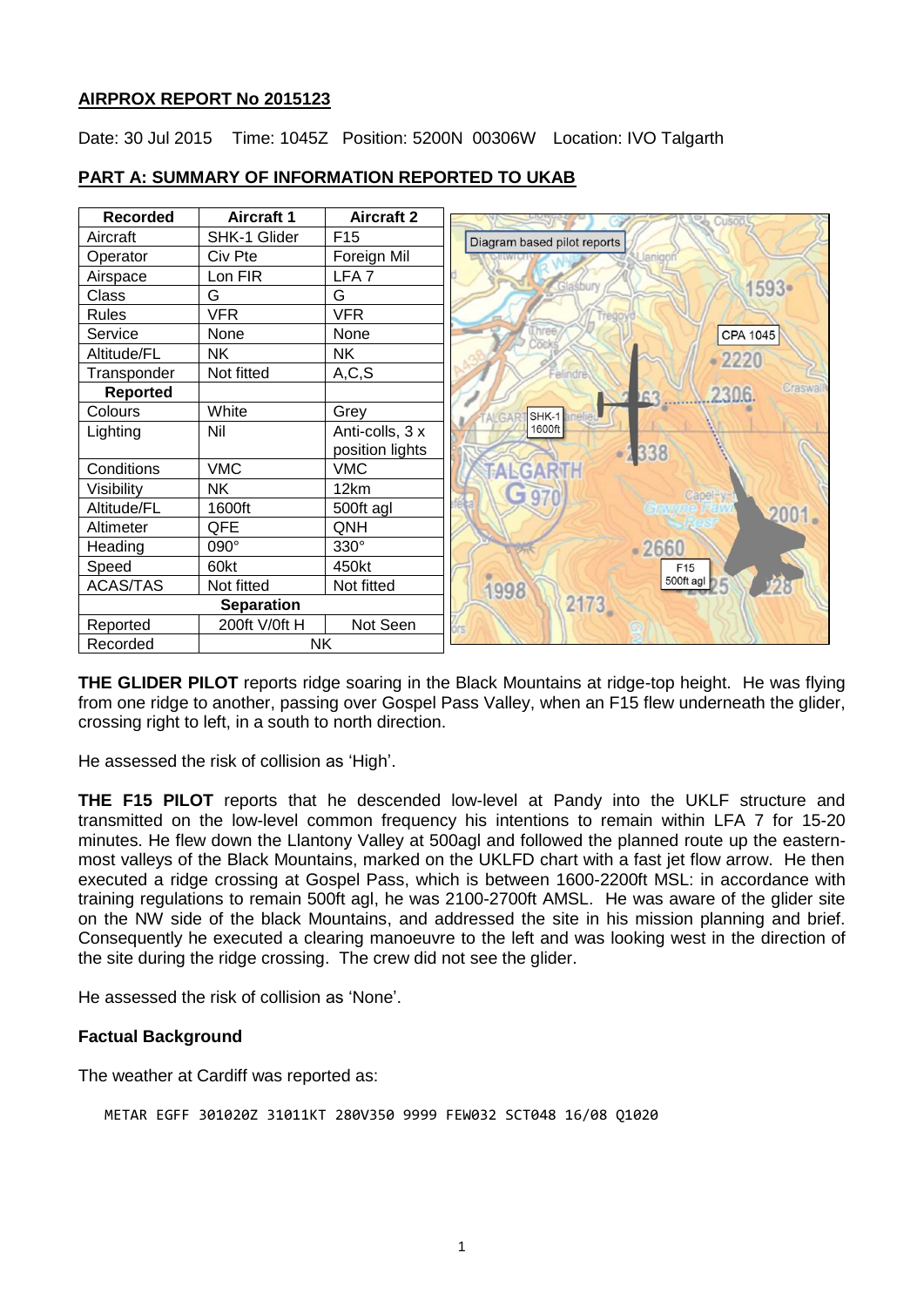## **Analysis and Investigation**

## **UKAB Secretariat**

Both pilots shared an equal responsibility for collision avoidance and not to operate in such proximity to other aircraft as to create a collision hazard<sup>1</sup>. When two aircraft are converging at approximately the same level, the aircraft that has the other on its right shall give way, except as follows: (i) power-driven heavier-than-air aircraft shall give way to  $\ldots$  sailplanes...<sup>2</sup>

#### **Comments**

## **Black Mountains Gliding Club Safety Officer**

The Llantony valley has long been used as a low-level route and was (and probably still is) designated as such on the RAF low-level maps. During the 1990s that route was much used by the Harrier force, and we then had an understanding with the RAF that we would try to avoid crossing the Gospel Pass below 3,000 ft (QNH) on weekdays. That normally put any low-level fast-jet traffic well below the gliders. However military low-level activity is much reduced in recent years so this guidance may have been forgotten by our members, but I see no reason why previous understandings cannot be revived. The glider was 1600 ft on QFE Talgarth which would have been 2600 ft QNH.

## **USAFE**

The F-15 crew were aware of the glider site and had planned accordingly. However, they - and indeed the wing - were unaware of any informal agreement made in the 1990s between the former Harrier Force and Talgarth.

#### **Summary**

An Airprox was reported on 30 July at 1045 between a glider and an F15. Both aircraft were flying VFR and VMC and neither were receiving an ATS. The glider was ridge soaring in the Black Mountains and saw the F15 pass beneath him. The F15 was in LFA 7 and did not see the glider.

# **PART B: SUMMARY OF THE BOARD'S DISCUSSIONS**

Information available consisted of reports from the pilots of both aircraft.

The Board first looked at the actions of the glider pilot. He was ridge soaring, which the Board were told can involve a high cockpit workload. The Board wondered whether the recent decline in military

fast-jet low-flying meant that he was unused to seeing aircraft low-flying in that area. They noted, as they had on previous Airprox, that military flow arrows do not appear on civilian charts, and wondered whether, had it been, this may have enhanced the glider pilot's awareness that fast-jet traffic may use the area, and also the direction in which they would be travelling (see diagram for the military version of the map which shows the flow arrow just to the East of the glider site). The Board noted that the Safety Officer at Talgarth referred to previous informal agreements between the military and the glider site, which he offered to resurrect.



Whilst members welcomed such endeavours, they cautioned against setting up informal agreements,

 $\overline{\phantom{a}}$ 

<sup>1</sup> SERA.3205 Proximity.

 $2$  SERA.3210 Right-of-way.